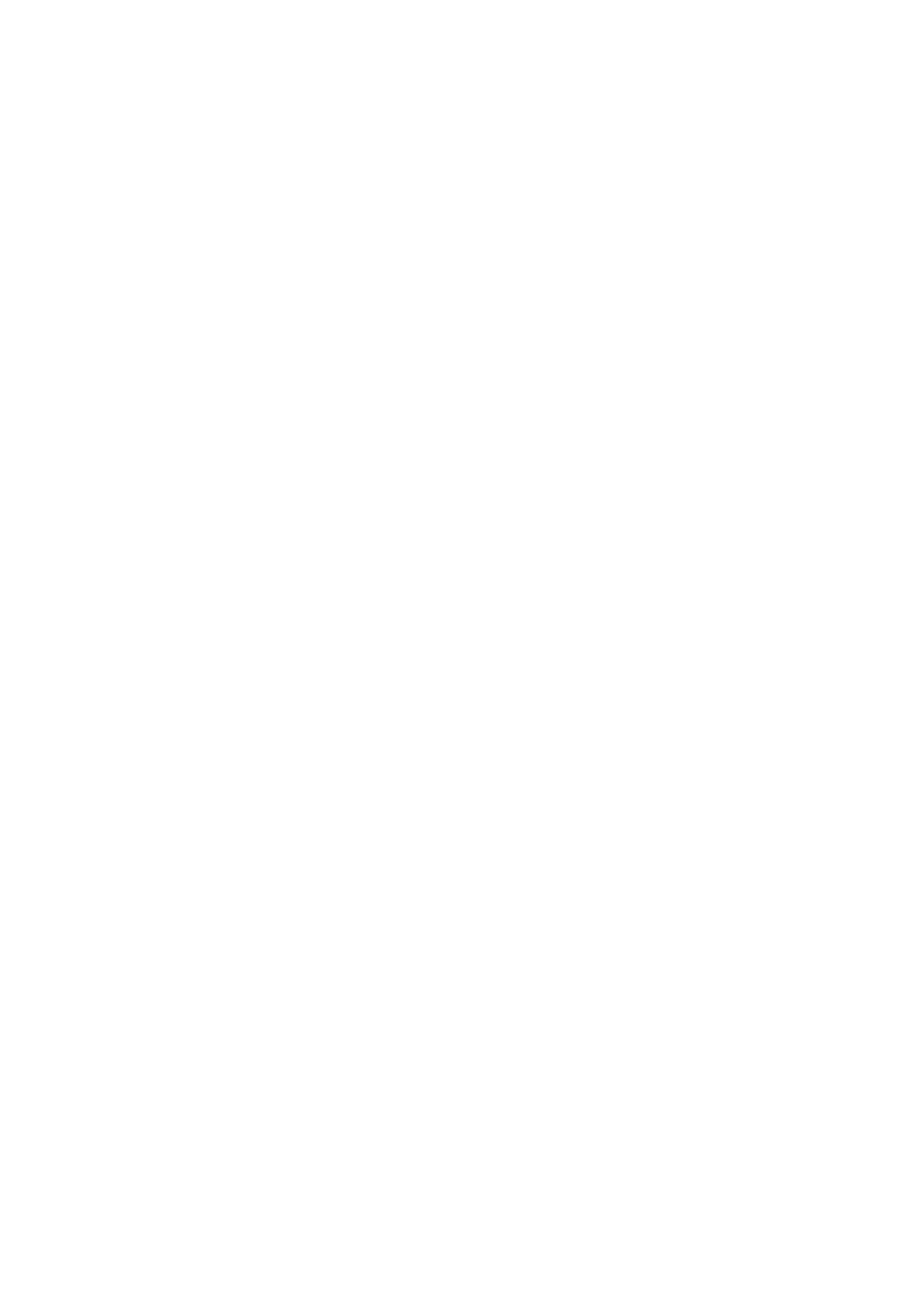## **CONTENTS**

| I. GENERAL APPROACH FOR EVALUATING AND PROPAGATING                                      |  |
|-----------------------------------------------------------------------------------------|--|
| II. APPLICATION OF THE GENERAL APPROACH FOR EVALUATING AND                              |  |
| A. Assessment of uncertainties and variability in doses to residents from radionuclides |  |
| B. Assessment of uncertainties and variability in doses to evacuees from radionuclides  |  |
| C. Assessment of uncertainties and variability in external doses from deposited         |  |
|                                                                                         |  |
|                                                                                         |  |
|                                                                                         |  |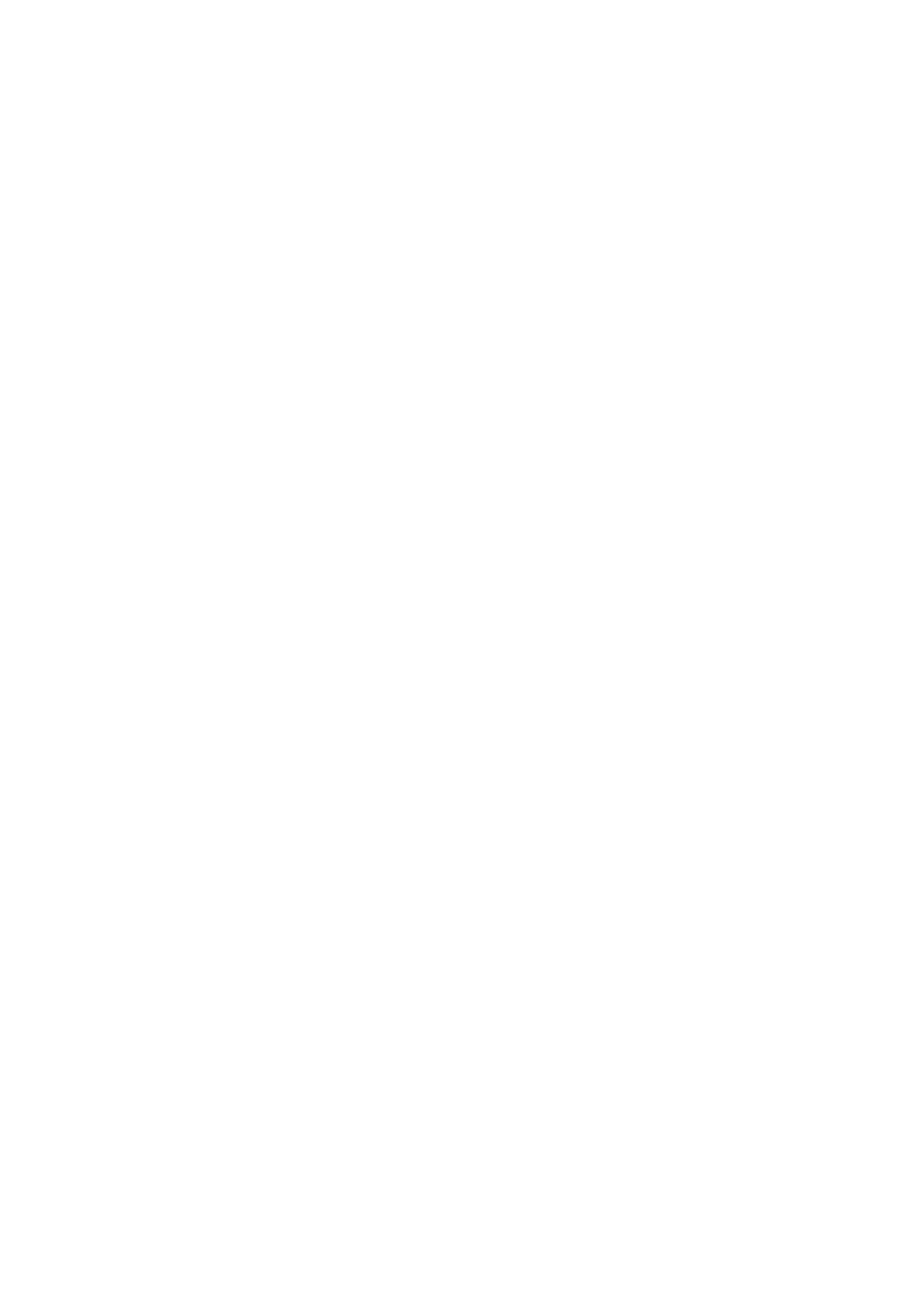### **I. GENERAL APPROACH FOR EVALUATING UNCERTAINTIES**

1. The approach adopted by the Committee and described in this attachment is in accordance with the Joint Committee for Guides in Metrology [JCBM, web], in particular with the ISO/IEC Guide 98-3 Supplement 1 [JCGM, 2008a].

2. The uncertainties of doses *D* have been evaluated by probability density functions (PDF), which take into account the uncertainties and variabilities of the input quantities on which the doses depend, including any model parameters unless otherwise noted.

3. The PDFs quantify the probabilities for the unknown and unknowable true values  $\tilde{D}$  of the doses given the information about the input quantities. Note that the superscripted  $\sim$  is used to indicate a true value of a quantity [ISO, 2019] (see [JCGM, 2012] for the terminology). The PDFs represent Bayesian probabilities. They cannot be handled by frequentistic statistics because these cannot handle Type B uncertainties, which dominate the uncertainties of the doses.

4. The uncertainties take into account the observed variability of input quantities, for example the deposition densities of radionuclides, as well as the uncertainties of other input quantities, the values of which are unknown (e.g., consumption rates, occupation factors etc.). While the former are taken into account as Type A uncertainties, the latter are Type B uncertainties for which PDFs are assigned from other sources, for example from the literature, general knowledge, and expert judgement. Both types of uncertainty are equally relevant and have been taken into account in estimating the overall uncertainties. Mathematically, there is no difference between variability and uncertainty.

5. For any model of evaluation of a dose *D*:

$$
D = G(X_1, ..., X_m) = G(X)
$$
 (A-12.1)

with a model function *G*, the uncertainties could be evaluated according to ISO/IEC Guide 98-3 [JCGM, 2008b] or ISO/IEC Guide 98-3 Supplement 1 [JCGM, 2008a]. The ISO/IEC Guide 98-3 [JCGM, 2008b] uses normal (Gaussian) distributions and an approximation based on a Taylor expansion truncated after the first order term. However, given the complexity of the model equations and the non-Gaussian character of many input quantities, the ISO/IEC Guide 98-3 Supplement 1 [JCGM, 2008a] is to be preferred and has been adopted by the Committee in its assessment. It applies to any distribution type and allows the calculation of posterior PDF of the measurand (here the dose) using Monte Carlo methods (see also [ISO, 2019] for details of such procedures).

6. To derive the PDF of a dose, *D*, PDFs of the input quantities relevant to its estimation have to be established; this process is described in section II for the different exposure pathways. Then, a joint probability distribution,  $f_X(\tilde{x}|x)$ , can be formed, which, for independent input quantities, is given by:

$$
f_X(\widetilde{\mathbf{x}}|\mathbf{x}) = \prod_{i=1}^{m} f_{X_i}(\widetilde{\mathbf{x}}_i|\mathbf{x}_i)
$$
\n(A-12.2)

with x being any available and relevant information and  $x_i$  being the subset of information available for  $X_i$ . A joint probability distribution has to be assigned to those  $X_i$  that are not independent and inserted in equation A-12.2 for the respective input quantities (see [JCGM, 2008b] for further details). For the evaluation of the uncertainties of doses, the Committee has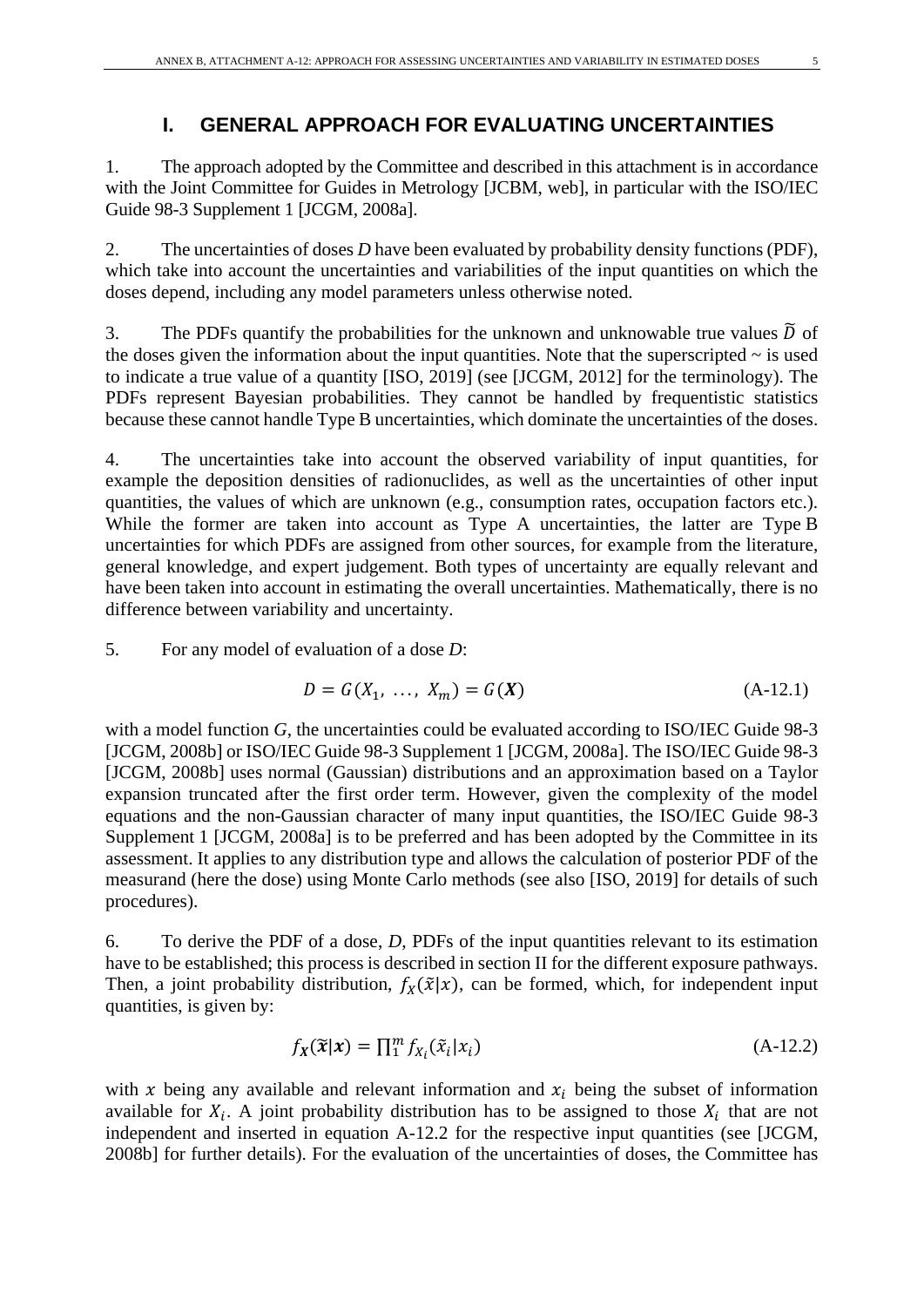assumed that the different exposure pathways are statistically independent so that no correlations had to be taken into account.

7. The probability distribution  $f_D(\tilde{D}|x)$  can then be calculated from the joint probability distribution  $f_X(\tilde{x}|x)$  using the model equation  $D = G(X)$  and the so-called Markov equation:

$$
f_D(\widetilde{D}|\mathbf{x}) = \int_{-\infty}^{+\infty} f_{\mathbf{x}}(\xi|\mathbf{x}) \cdot \delta(\widetilde{D} - G(\xi)) \, d\xi \tag{A-12.3}
$$

8. In practice, the evaluation of the integral of equation A-12.3, is performed by conducting  $n_M$  Monte Carlo trials. In each trial, a set of random numbers  $x_{1,i}, \ldots, x_{n,i}$  is drawn from each of the PDFs  $f_{X_i}(\tilde{x}_i|x_i)$  of the input quantities and the respective doses  $D_i = G(x_{1,i},...,x_{n,i})$  are calculated according to equation A-12.1. The vector  $D_M = \{D_1, \ldots, D_{n_M}\}\$  is ordered ascendingly and then cumulative probabilities  $i/n_M$  are assigned to the  $D_i$  of  $D_M$ .  $D_M$  is a discrete representation of the distribution function  $F_D(\tilde{D}|x) = \int_{-\infty}^{y} f_D(\eta|x) d\eta$  of D. From this posterior distribution function all required moments of the PDF can be derived numerically.

9. This process has been used by the Committee to derive PDFs of the doses from each exposure pathway. For the calculation of the total dose, E, summed over the different exposure pathways,  $E = E_{ext} + E_{ing} + E_{inh}$ , the PDF of the total dose was also calculated by Monte Carlo trials with samples drawn from the PDFs of the doses from each pathway,  $f_{E_i}(\vec{E}_i|\mathbf{x})$  ( $i =$ ext, ing, inh). The Committee has used the same procedure for the estimation of PDFs of the effective doses and absorbed doses in various organs.

10. For all calculated doses (effective dose and absorbed doses in various organs) and dose rates uncertainties were evaluated and the PDF have been reported as graphs of the PDFs or by suitable moments of the distributions, such as means, medians and specified percentiles. Sensitivity analyses were not performed, but the relevance of the individual sources of uncertainty can be judged from the data given for the individual cases. Detailed descriptions of the calculations and the models of evaluation are given in attachments A-1, A-2, A-3, A-9 and A-10.

11. A similar process, based on Monte Carlo simulations, has been used to derive the PDF of the average dose in the population group (and therefore the mean and 95th percentile upper bound) from the PDFs of the doses from each exposure pathway, in this case by calculating the average dose in the population group summed over the exposure pathways in each Monte Carlo trial. Again, the same procedure has been used for average effective doses and absorbed doses in various organs. The PDFs of the average doses have been used, in particular, for the assessment of the health implications of the estimated doses (see attachment A-23), where the Committee has carried out power calculations using the average dose in a specified population group (e.g., adults living in a municipality) and the 95th percentile upper bound of this dose.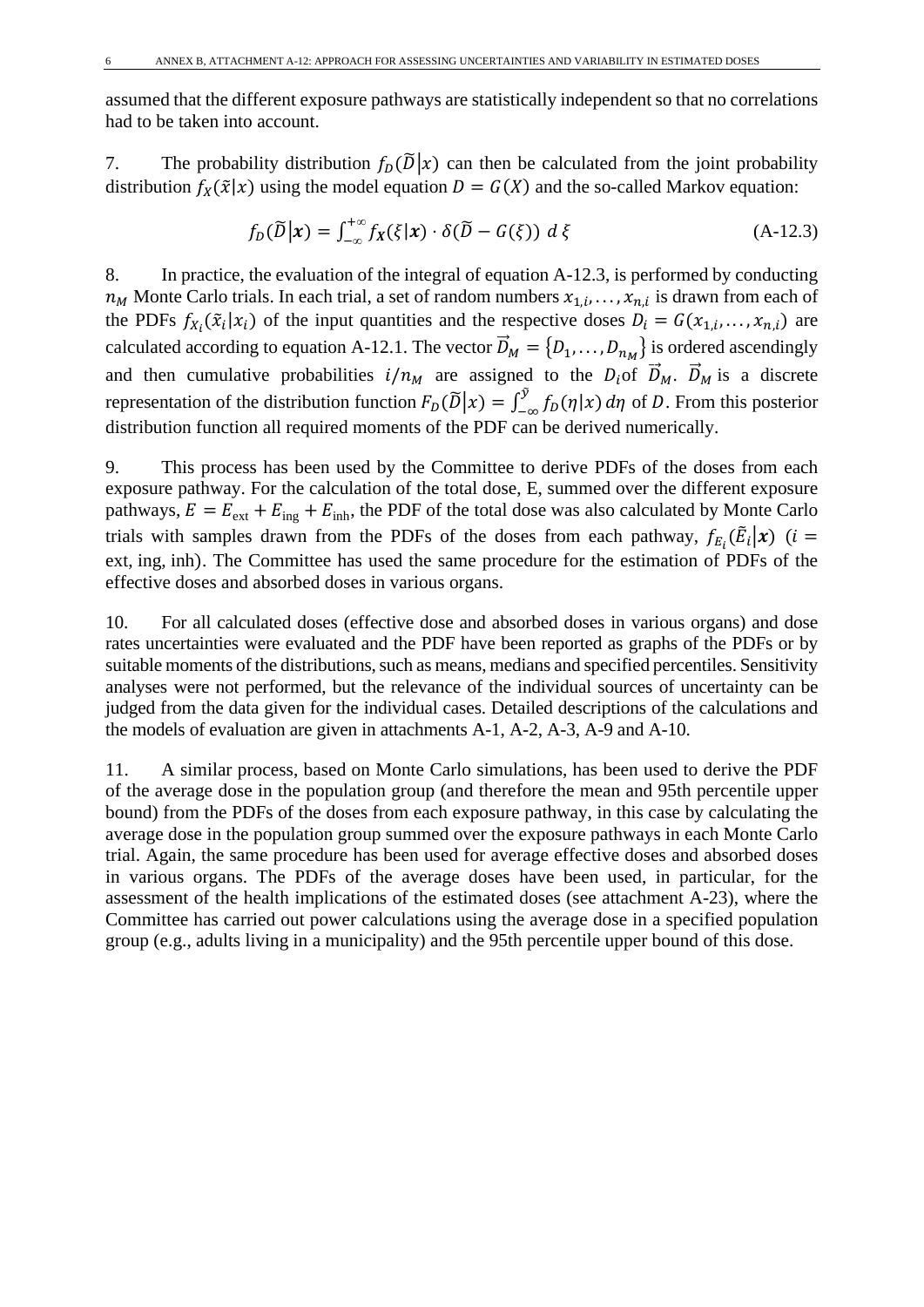## **II. APPLICATION OF THE GENERAL APPROACH FOR EVALUATING AND PROPAGATING UNCERTAINTIES**

#### **A. Assessment of uncertainties and variability in doses to residents from radionuclides in the air**

12. The Committee's aim was to make realistic estimates of doses and, for this purpose, it has used the best models and input data available to it. However, there are uncertainties associated with these estimates because of variability of input quantities, incomplete knowledge or information, imperfect models and the many assumptions that had to be made as a consequence.

13. Figure A-12.I shows the key modelling steps in assessing doses to the public for residents (i.e., those who were not evacuated) in Fukushima Prefecture and neighbouring prefectures from the exposure pathways of inhalation and external exposure from radionuclides in the air. The estimated doses from inhalation and from external exposure from the plume are largely based on measured levels of deposition density of radionuclides on the ground:

- (a) As a first step, the concentrations of  $^{137}Cs$  in air were estimated from the measured levels of deposition density of  $137Cs$  on the ground using the ratios of estimates from atmospheric transport, dispersion and deposition modelling (ATDM) of the timeintegrated activity concentrations in air to the deposition density (for the reference radionuclide 137Cs) as a function of location (see attachments A-9 and A-10 for further details);
- (b) Then, concentrations of  $^{131}I$  (separately for elemental, organic and aerosol-bound forms),  $132$ Te/ $132$ I and  $134$ Cs in air were derived from the estimated concentrations of  $137$ Cs in air using the ratios of the concentrations of these radionuclides in air to the concentration of <sup>137</sup>Cs in air determined from ATDM. Because the ATDM did not provide estimates of the concentrations in air for the short-lived radionuclide,  $^{133}I$ , its concentrations were derived from <sup>131</sup>I concentrations using the ratio of <sup>133</sup>I to <sup>131</sup>I at 14:46 on 11 March 2011 from Nishihara et al. [Nishihara et al., 2012] and correcting for the different physical half-lives of the two isotopes;
- *(c)* External exposure to radionuclides in the air and exposure from inhalation were then assessed from the radionuclide concentrations in air, using: age-dependent breathing rates (for inhalation dose); reduction factors to take account of the reduction in the concentrations of radionuclides, and shielding, inside buildings; occupancy factors to account for the proportion of time spent indoors for the various age and social groups of the Japanese population; and relevant dose coefficients.

14. The main sources of uncertainty and variability that were judged by the Committee to significantly influence uncertainties in the estimated doses to residents from exposure to radionuclides in the air are:

- *(a)* Spatial variability of the deposition density of deposited radionuclides;
- (b) Relationship between the deposition density of  $137Cs$  and its time-integrated concentration in air as a function of location (the bulk deposition velocity);
- *(c)* Ratios of the concentrations of 131I (separately for elemental, organic and aerosol-bound forms),  $^{133}$ I,  $^{132}$ Te/<sup>132</sup>I and  $^{134}$ Cs in air relative to the concentration of  $^{137}$ Cs in air;
- *(d)* Factor by which the concentration of radionuclides in air inside buildings is reduced compared with the concentration outdoors;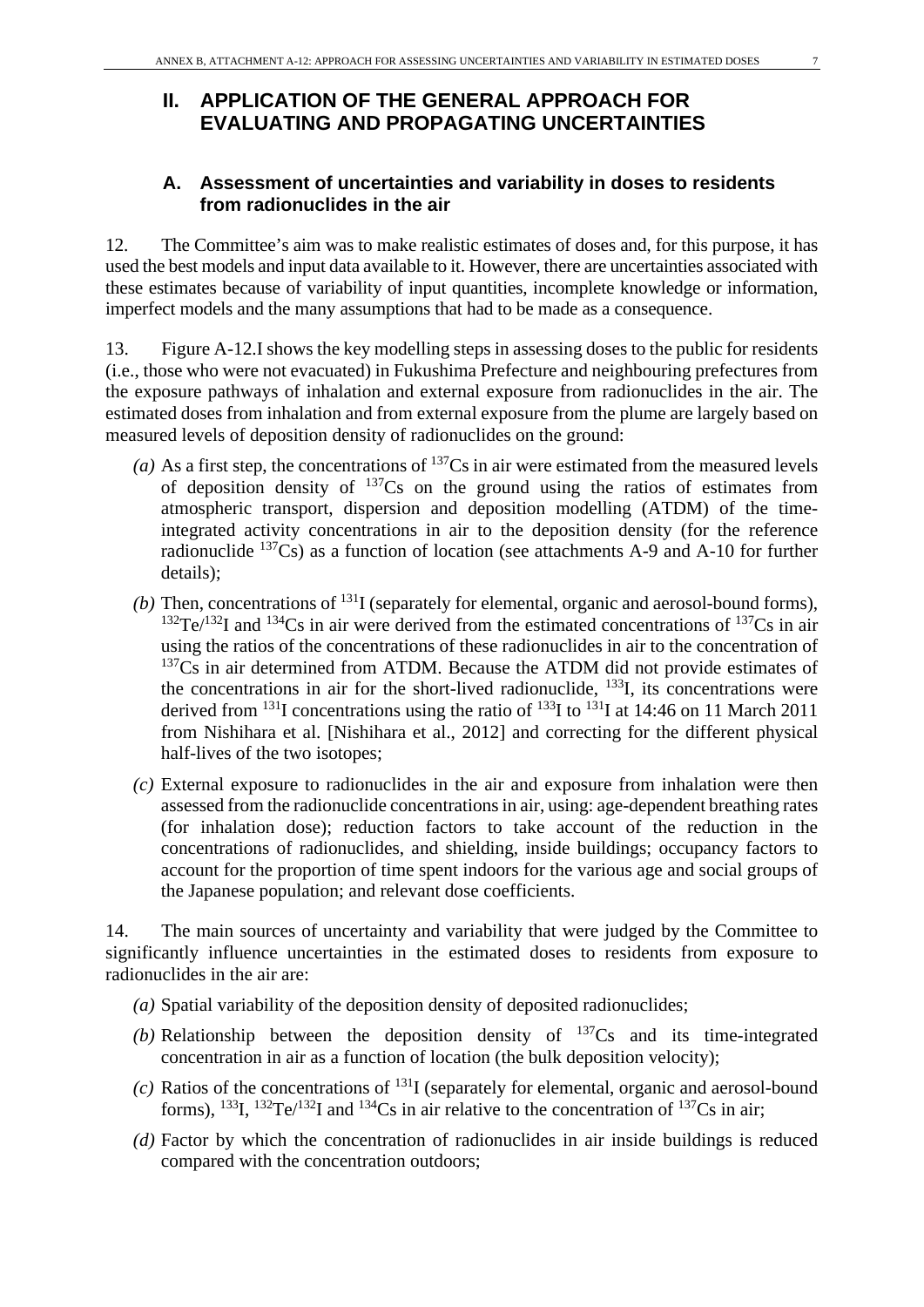- *(e)* Breathing rate of reference individuals in the exposed population (adult male, adult female, 10-year-old child, and 1-year-old infant); and
- *(f)* Dose coefficients for intakes of radioiodine and radiotellurium by inhalation.

Note that variability as a result of age has been addressed by considering three representative age groups separately to produce dose distributions for each age group. Dose distributions for the population as a whole have then been obtained from the distributions for each age group using the age profile of the population obtained from census data.

**Figure A-12.I. Key modelling steps in assessing doses from inhalation and external exposure from the plume for residents** 



15. The Committee has taken explicit account of each of these uncertainties or variabilities when evaluating uncertainties in its estimates of dose. It recognizes, however, that numerous other sources of uncertainty or variability will also have contributed to uncertainties in its estimated doses (e.g., uncertainties in the measurements of deposition densities of radionuclides, in the assumed occupancy factor, in the dose coefficients for intakes by inhalation of radionuclides other than radioiodine and radiotellurium, and uncertainties due to imperfections in the models used, etc.). However, based on expert judgement and a limited scoping analysis, the Committee has concluded that the exclusion of these additional sources of uncertainty would not materially affect its estimates of uncertainties in doses (e.g., the uncertainties in the measured deposition densities are small compared with their spatial variability and can be neglected when estimating overall uncertainties in doses).

16. Deposition densities of radionuclides on the ground (and, similarly, derived concentrations of radionuclides in air) generally exhibit large spatial variability within a given municipality<sup>[1](#page-7-0)</sup> and have a significant impact on the distribution of individual doses within a given population group. The approach used for uncertainty modelling describes this variability directly by estimating the distribution of deposited activity from all deposition measurements within each municipality. The spatial variability of the deposition densities within a given municipality is, in general, lognormally distributed and far exceeds uncertainties associated with measurements – hence the latter

<span id="page-7-0"></span> $1$  Or prefecture.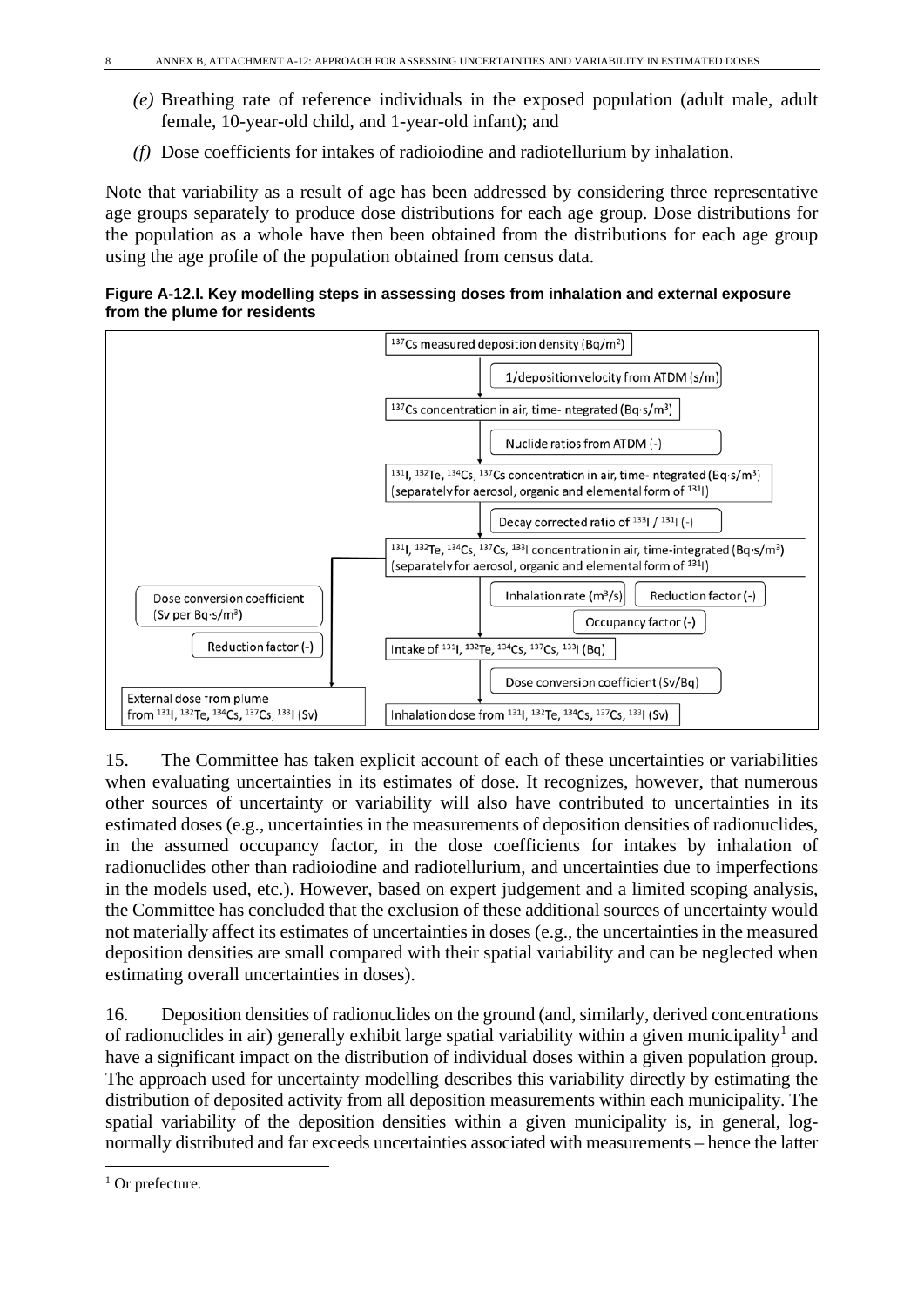not being explicitly included in the Monte Carlo analysis. Uncertainties associated with the assumption that each measurement at a specific location can be taken to be representative of the average <sup>137</sup>Cs deposition density over the area around the measurement location were taken as lognormally distributed with an estimated geometric standard deviation  $(GSD) = 1.5$ .

17. The uncertainty of the ratios of time-integrated activity concentrations in air to the deposition density were assessed by estimating the distribution of these values (as derived from the ATDM results) within a circular area of 3 km around the location of each deposition measurement. This distribution of ratios was then applied to the deposition density at each monitoring location, resulting in a distribution of calculated air concentrations for  $137Cs$ . When there is only dry deposition, the uncertainty in the bulk deposition velocity will simply be a reflection of the uncertainty around the dry deposition velocity assumed in the ATDM. The largest fluctuations in the bulk deposition velocity arise when there is rainfall or snowfall (i.e., when there is wet as well as dry deposition) and such fluctuations will be captured by the spatial variability if there is rainfall at one location and no rainfall at a nearby location. A scoping analysis has indicated that the uncertainties in the bulk deposition velocity encompass a wide range where there is some wet deposition, and the Committee therefore considers that its approach has sufficiently captured the modelling uncertainties in the ATDM (for the purpose of estimating doses to residents).

18. Uncertainties in the ratios of the concentrations of  $^{131}I$  (separately for elemental, organic and aerosol-bound forms),  $^{132}Te^{132}I$  and  $^{134}Cs$  in air relative to the concentration of  $^{137}Cs$  in air were assumed to follow a log-normal distribution with a geometric standard deviation of 1.5 (based on expert judgement). Additionally, the uncertainty of the gaseous and the aerosol-bound fraction was described by a normal distribution with an estimated standard deviation of 0.3. The uncertainty in the  $^{133}I^{131}I$  ratio at a given location was modelled by a log-normal distribution with a geometric standard deviation of 1.2 (based on expert judgement).

19. For the reduction in exposures from being indoors, the Committee has used new data experimentally derived for Japanese houses [Hirouchi et al., 2018]. The measured reduction factors ranged from less than 0.1 to approximately 1. The Committee has used a reduction factor of 0.5 as a central estimate, with an uncertainty described by a triangular distribution with minimum = 0.1, peak = 0.5 and maximum = 0.95 (as proposed by [Ohba et al., 2020]). The application of the reduction factor takes into account variabilities in the amount of time people spend indoors and outdoors according to the age group (represented by the occupancy factor), and the percentages of the population in different occupation categories (indoor worker, outdoor worker, pensioner), taken from the published literature and based on national statistical data for Japan (see attachment A-1 for further details).

20. To estimate uncertainty in breathing rates, the Committee has assumed the breathing rates to be log-normally distributed about the International Commission on Radiological Protection (ICRP) standard values of the age-dependent breathing rates, with  $GSD = 1.3$ , as assigned by the United States National Cancer Institute [NCI, 1997].

21. The uncertainty in the Japan-specific dose conversion coefficients for iodine and tellurium isotopes was explicitly modelled by assuming a triangular distribution with minimum value  $=$  dose coefficient for Kelp-rich diet, peak value  $=$  dose coefficient for typical Japanese diet, and maximum value = dose coefficient for Western pattern diet.

22. As an example, figure A-12.II indicates how variability and uncertainty were considered with a probabilistic Monte Carlo approach for assessing doses from inhalation of <sup>131</sup>I for residents in municipalities in Fukushima Prefecture and neighbouring prefectures. For each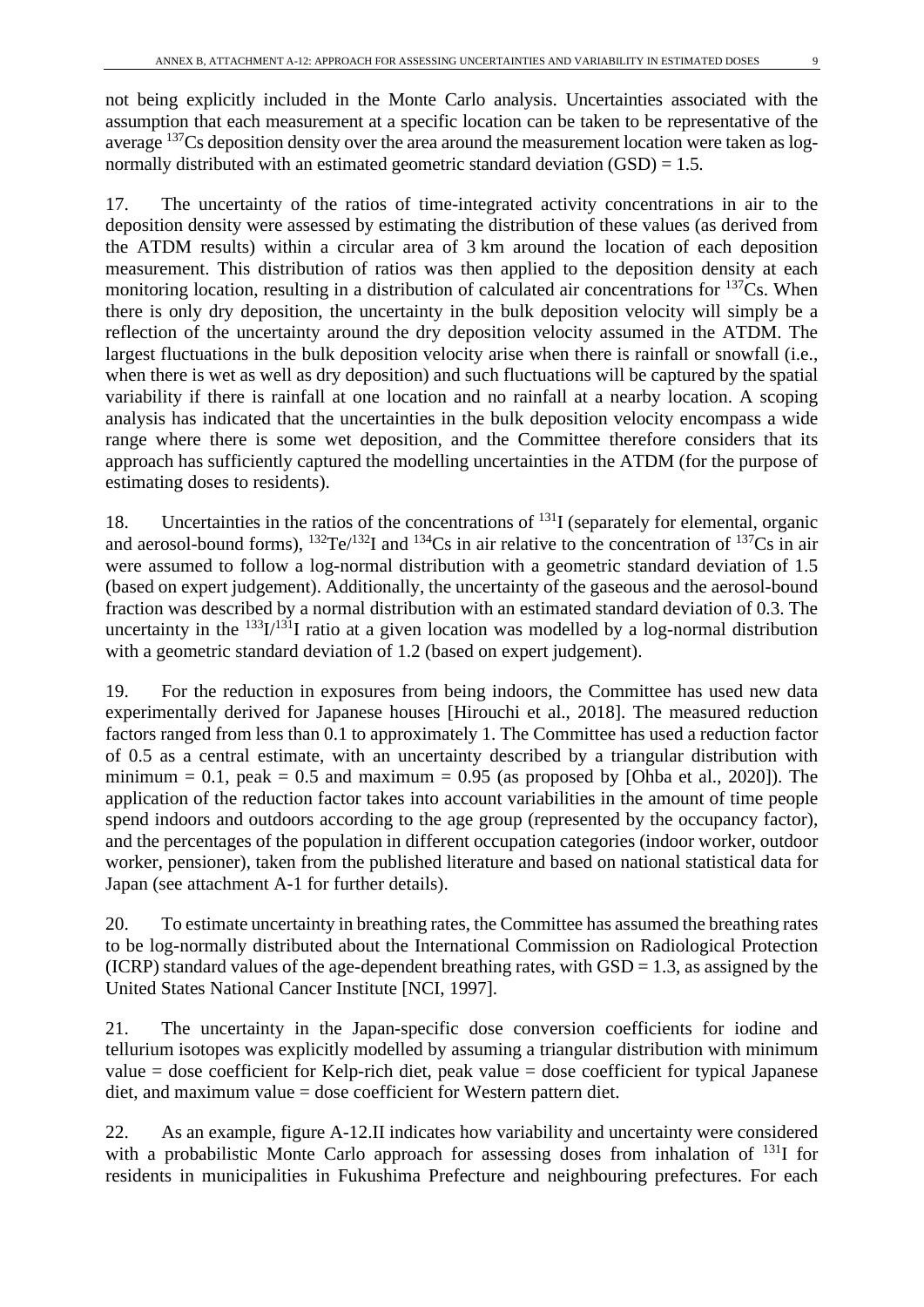location where a deposition measurement exists a distribution of potential doses was calculated taking into account the uncertainty of the various model parameters as described in paragraphs 16 to 21 above. Finally, all these distributions were numerically combined to give an overall distribution of doses within one municipality by weighting each location-specific dose distribution with the ratio of the population around this location to the total population of the municipality. The resulting overall dose distribution describes the potential distribution of individual doses within one municipality.





### **B. Assessment of uncertainties and variability in doses to evacuees from radionuclides in the air**

23. Figure A-12.III shows the key modelling steps in assessing doses to evacuees from inhalation and external exposure from the plume. The key difference compared with the assessment of doses to residents is that estimates of exposure were based not on concentrations of radionuclides in air derived from measured deposition densities but on concentrations estimated directly from the source term and ATDM of Terada et al. [Terada et al., 2020]. This was because for evacuees information was needed about the time dependence of the concentrations of radionuclides in the air.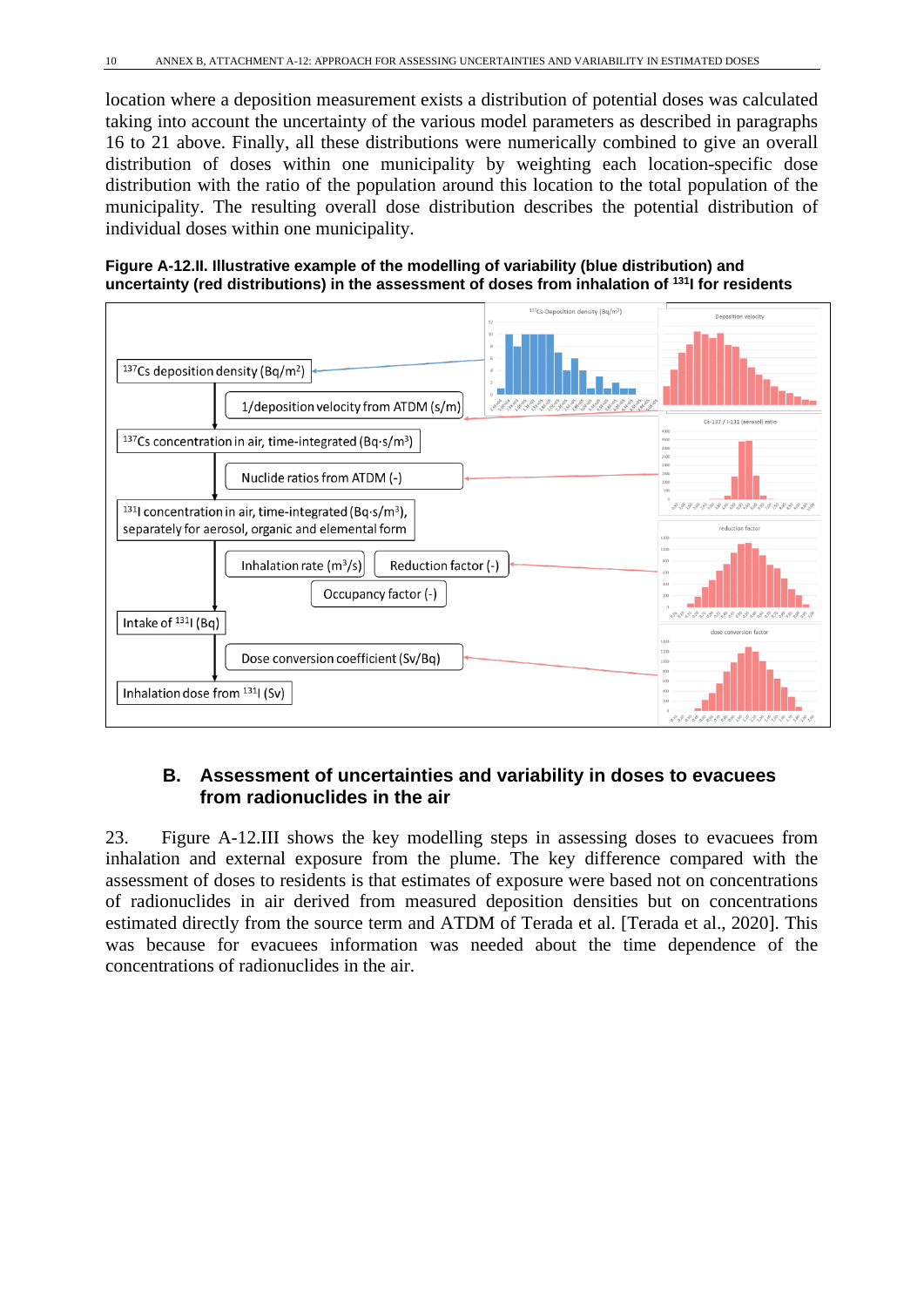#### **Figure A-12.III. Key modelling steps for the assessment of doses from inhalation and external exposure from the plume for evacuees**



24. In this case, the main sources of uncertainty and variability that were judged by the Committee to significantly influence uncertainties in the estimated doses from exposure to radionuclides in the air are:

- *(a)* Uncertainties and spatial variability of the modelled concentrations of radionuclides in air;
- *(b)* Ratio of the concentration of the short-lived  $^{133}$ I in air relative to the concentration of  $^{131}$ I in air;
- *(c)* Uncertainties in evacuation routes;
- *(d)* Factor by which the concentration of radionuclides in air inside buildings is reduced compared with the concentration outdoors;
- *(e)* Breathing rate of reference individuals in the exposed population (adult male, adult female, 10-year-old child, 1-year-old infant); and
- *(f)* Dose coefficients for intakes of radioiodine and radiotellurium by inhalation.

25. As with doses to residents, the Committee judged that not taking explicit account of the uncertainties in the assumed occupancy factor, in the dose coefficients for intakes by inhalation of radionuclides other than radioiodine and radiotellurium, and uncertainties due to imperfections in the models used would not materially affect the estimates of uncertainties in doses. Other, additional, sources of uncertainty were not considered, including, specifically, uncertainties due to incomplete knowledge about the release rates of radionuclides over time and the weather conditions during the releases.

26. The exact timing of evacuation is a further, potentially important, source of uncertainty. In the evacuation scenarios defined by [Ohba et al., 2020], the timing of evacuation is specified with a 6-hour resolution. A limited scoping analysis has been performed which showed that the estimated doses to evacuees for 20 of the 40 evacuation scenarios were insensitive to the exact timing of the evacuation within these 6-hour periods. For the other 20 scenarios, the estimated doses would be significantly higher in most cases (and significantly lower in a few cases) if it were assumed that the evacuation started 6 hours later than indicated in the scenarios specified by [Ohba et al., 2020] – see attachment A-22 for more details. While this scoping analysis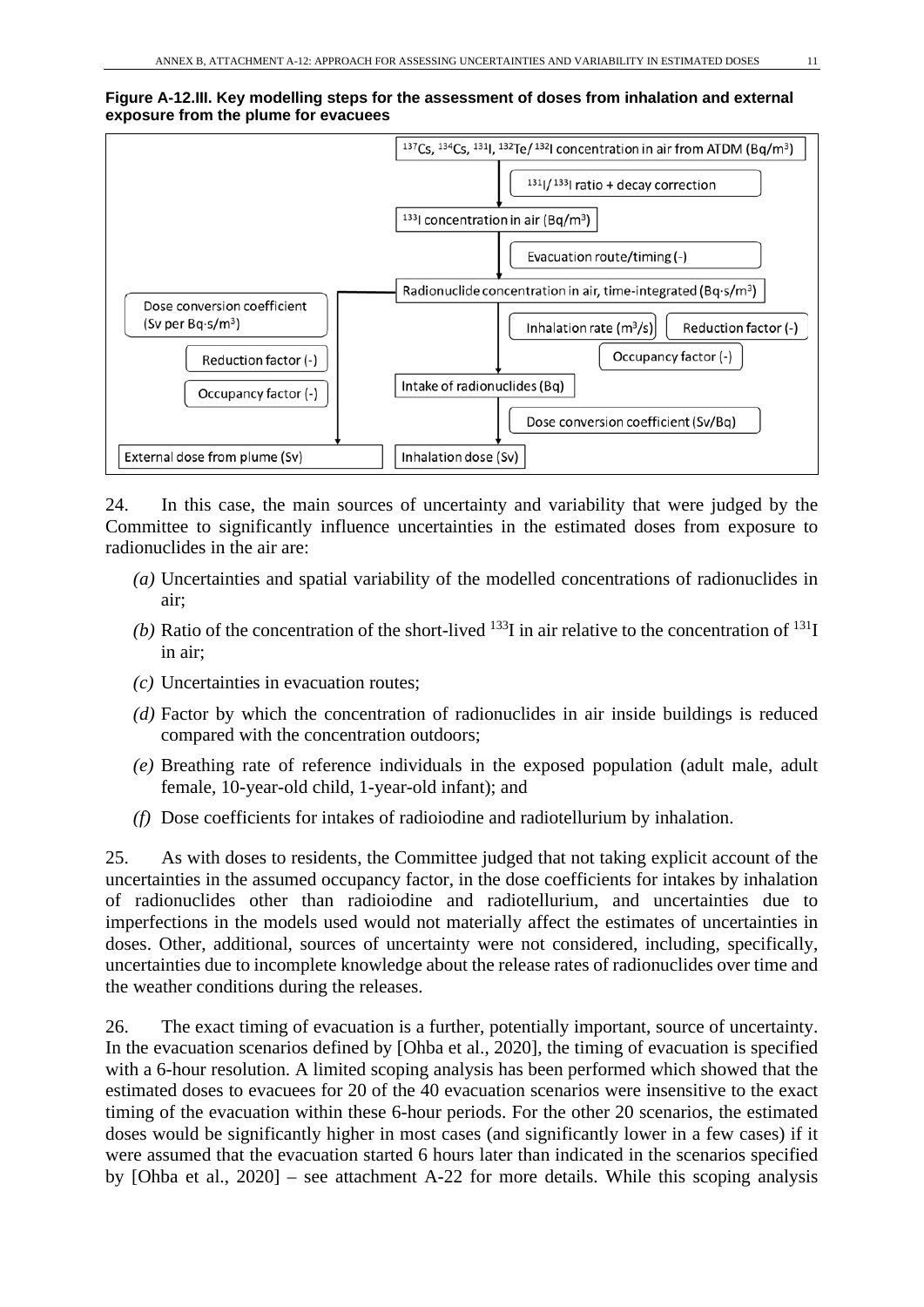demonstrated the potential importance of uncertainty in the timing of the evacuation, the Committee was unable to include it explicitly in its uncertainty analysis in the absence of further information on the uncertainty associated with this quantity.

27. Each evacuation scenario was modelled as a series of discrete time steps starting at the original location on 11 March 2011, progressing along the evacuation route (simplified as a straight line between the original location and the destination location after evacuation) and ending at the destination location. For each time step the nearest ATDM grid cell was identified and the air concentration at this grid cell at the relevant time was taken to be the air concentration for the time step. The time-integrated air concentration for the entire modelling period was then obtained by summing the air concentrations over all of the time steps.

28. An assessment of the uncertainties in the concentrations of released radionuclides in air derived directly from ATDM is not straightforward, particularly given that the source term and ATDM have been derived by optimizing the agreement between the ATDM results and the considerable amount of measurement data, albeit largely of deposition density measurements. The comparison between ATDM estimates and the measurements of <sup>137</sup>Cs concentrations in air derived from SPM monitoring stations described in attachment A-9 indicates agreement within a factor of ten for about 70% of the measurements within or close to Fukushima Prefecture. Such a comparison, based on the time integrated concentration over the entire period of the releases from the FDNPS and all of the 23 measurements of air concentrations in or near to Fukushima Prefecture, would indicate a log-normal distribution with a GSD of about 5 for the PDF of air concentrations due to source term and ATDM uncertainties. Focusing on the few air concentration measurements within the evacuated areas and on the time periods when the evacuations were taking place leads to better agreement and could support the use of a lower GSD (see attachment A-9). However, the available measurements of concentrations of  $^{137}Cs$  in air, and particularly those within the areas that were evacuated, are too sparse to provide a robust estimate of the uncertainties in the air concentrations of radiocaesium derived directly from ATDM. Of greater interest for inhalation doses are the air concentrations of radioiodine. These may be associated with greater uncertainty because radioiodine was assumed to be released in three different physico-chemical forms, in defined relative proportions, each with different deposition characteristics; there is even less information available to quantify these uncertainties. The Committee has therefore used expert judgement to quantify the uncertainties in the concentrations of all radionuclides in air estimated directly from ATDM. The uncertainty of air concentration estimates from ATDM at a given location have been assumed to be represented by a combination of*: (a)* the spatial variation of the air concentration derived from ATDM within a circular area with a radius of 3 km; and *(b)* a log-normal uncertainty distribution with a GSD of 3. A scoping calculation has shown that the 95th percentile of the distribution of doses to evacuees is relatively insensitive to the choice of GSD in the range of 3 to 5.

29. The uncertainty in evacuation routes was considered by assessing doses for a number of parallel evacuation routes (within a 3-km radius around the straight line connecting the start point and the destination of the evacuation as provided by Ohba et al. [Ohba et al., 2020]) and deriving the distribution of doses from the doses for these different routes.

30. Uncertainties in the reduction factor for the concentration of radionuclides in the air inside buildings, in the breathing rate, in the ratio of the gaseous and the aerosol-bound fraction of iodine, in the 133I/131I ratio and in the dose conversion factor for radioisotopes of iodine and tellurium were taken into account in the same manner as for residents(see section II.A). A sample size of 10,000 was used for the Monte Carlo simulations.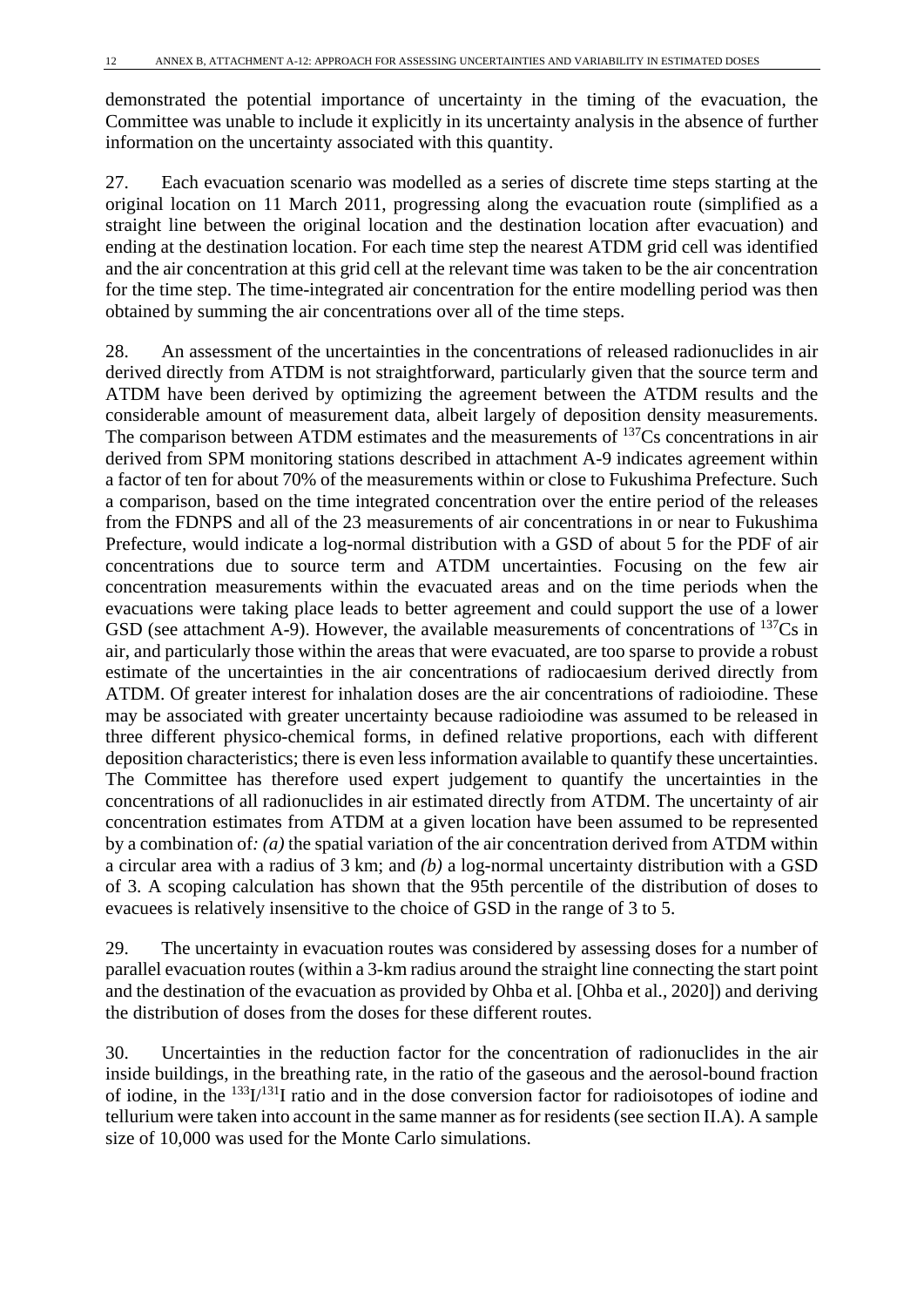31. Figure A-12.IV indicates, as an example, how variability and uncertainty was considered with a Monte Carlo approach for assessing doses to evacuees from inhalation of <sup>131</sup>I.

**Figure A-12.IV. Illustrative example of the modelling of variability (blue distributions, left) and uncertainty (red distributions, right) in the assessment of doses from inhalation of 131I for evacuees**



#### **C. Assessment of uncertainties and variability in external doses from deposited radionuclides**

32. Doses to members of public from exposure to radioactive material deposited in the terrestrial environment following the accident at FDNPS were calculated as summarized below (also described in more detail in attachment A-1).

33. The integrated doses for various age and social population groups, for evacuees and those returning subsequently to their homes were estimated using the following equation:

$$
D(t_1, t_2 | a_0) = c \int_{t_1}^{t_2} \dot{D}(x | a_0) dx
$$
 (A-12.4)

where  $\dot{D}(t|a_0)$  is the rate of the dose quantity of interest, effective or organ equivalent dose;  $a_0$ is the age when accidental radiation exposure started for the considered population group; times  $t_1$  and  $t_2$  bound the exposure period; and the unit conversion coefficient  $c$  depends on the selected dimensions of the quantities used (time, deposition density, dose rate coefficients, decay data, and half-lives).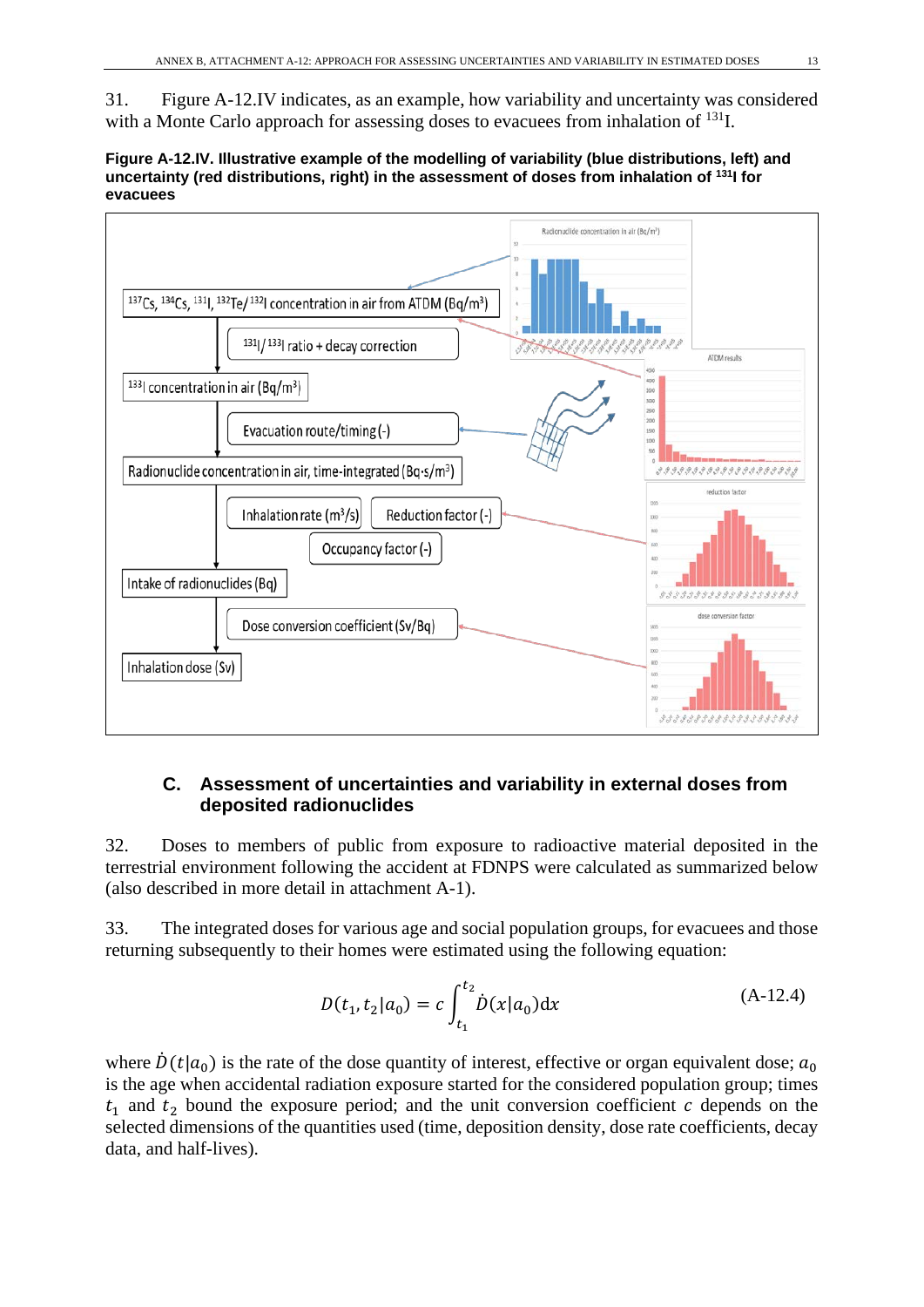#### 34. The dose rate was evaluated as:

$$
\dot{D}(t|a_0) = r(t)q_{Cs-137} \sum_{m} \rho_m \ e^{-\lambda_m t} \dot{d}_m(a+t) \sum_{j} f_j(t)p_j(a+t) \tag{A-12.5}
$$

where  $q_{Cs-137}$  is the deposition density of <sup>137</sup>Cs (Bq/m<sup>2</sup>) on 15 March 2011 (the assumed time of the deposition);  $r(t)$  is the empirical two-exponential function describing dose reduction due to natural processes of redistribution (downward migration, weathering, run-off);  $\rho_m$  is the ratio of the deposition density of radionuclide *m* to that of <sup>137</sup>Cs on 15 March 2011 (unitless);  $\lambda_m$  is its radioactive decay rate (s<sup>-1</sup>);  $d_m(a + t)$  is the corresponding age-dependent dose rate coefficient for radionuclide *m* including also the effect of its radioactive progeny;  $f_i(t)$  is the timedependent location factor, i.e. a ratio of the ambient dose rate in air in a specific location, *j*, to that above open ground undisturbed from the moment of deposition (unitless); and  $p_i(a + t)$  is the fraction of time spent by the individual of age  $a + t$  in the location *j*.

35. The sources of uncertainty and variability that the Committee has included in assessing the uncertainties in the estimated doses from external exposure to deposited radionuclides are:

- (a) Spatial variability of the deposition density of  $^{137}Cs$  ( $q_{Cs-137}$ );
- *(b)* Dose rate reduction factor  $(r(t))$ ;
- *(c)* Ratio of the deposition density of radionuclide *m* to that of <sup>137</sup>Cs ( $\rho_m$ );
- (*d*) Dose rate coefficient for radionuclide *m* ( $d_m(a + t)$ );
- (e) Location factor  $(f_i(t))$ ; and
- *(f)* Occupancy factor  $(p_i(a + t))$ .

36. The Committee has taken explicit account of each of these uncertainties or variabilities when evaluating uncertainties in its estimates of dose. Other sources of uncertainty or variability (e.g., uncertainties in the measurements of deposition densities of radionuclides, and uncertainties due to imperfections in the models used) have again been judged not to materially affect its estimates of uncertainties in doses.

37. The spatial variability of the deposition density was based on the spatial variability of the measurement data. The uncertainty associated with assuming that the <sup>137</sup>Cs deposition density measured at a particular location is representative of the area averaged value has been taken to be log-normally distributed with an estimated GSD of 1.5. The dose rate coefficients [ICRP, 2020] were assumed to follow normal distributions with the 95% confidence interval specified by a relative uncertainty of 20%. The empirical dose rate reduction function was assumed to be log-normally distributed with a GSD of 1.2, for integration periods of 1 and 10 years after the accident, and with a GSD of 1.3 for longer integration periods, to address higher uncertainty due to extrapolation of the fitted function beyond the data-supported domain. Isotopic ratios  $\rho_m$  were also assumed to be log-normally distributed with a GSD of 1.1 for all radionuclides except for  $131$ I, for which the uncertainty in the mean value was expressed by a GSD of 1.5 to reflect the higher variability observed in the measured data. Uncertainty specific to location and occupancy factors was evaluated as corresponding to log-normally distributed quantities with a GSD of 1.2; correspondingly, the uncertainty of the combined factor was taken as represented by a GSD of 1.3, assuming statistical independence of both factors. Sample size in the stochastic simulations was chosen equal to 10,000.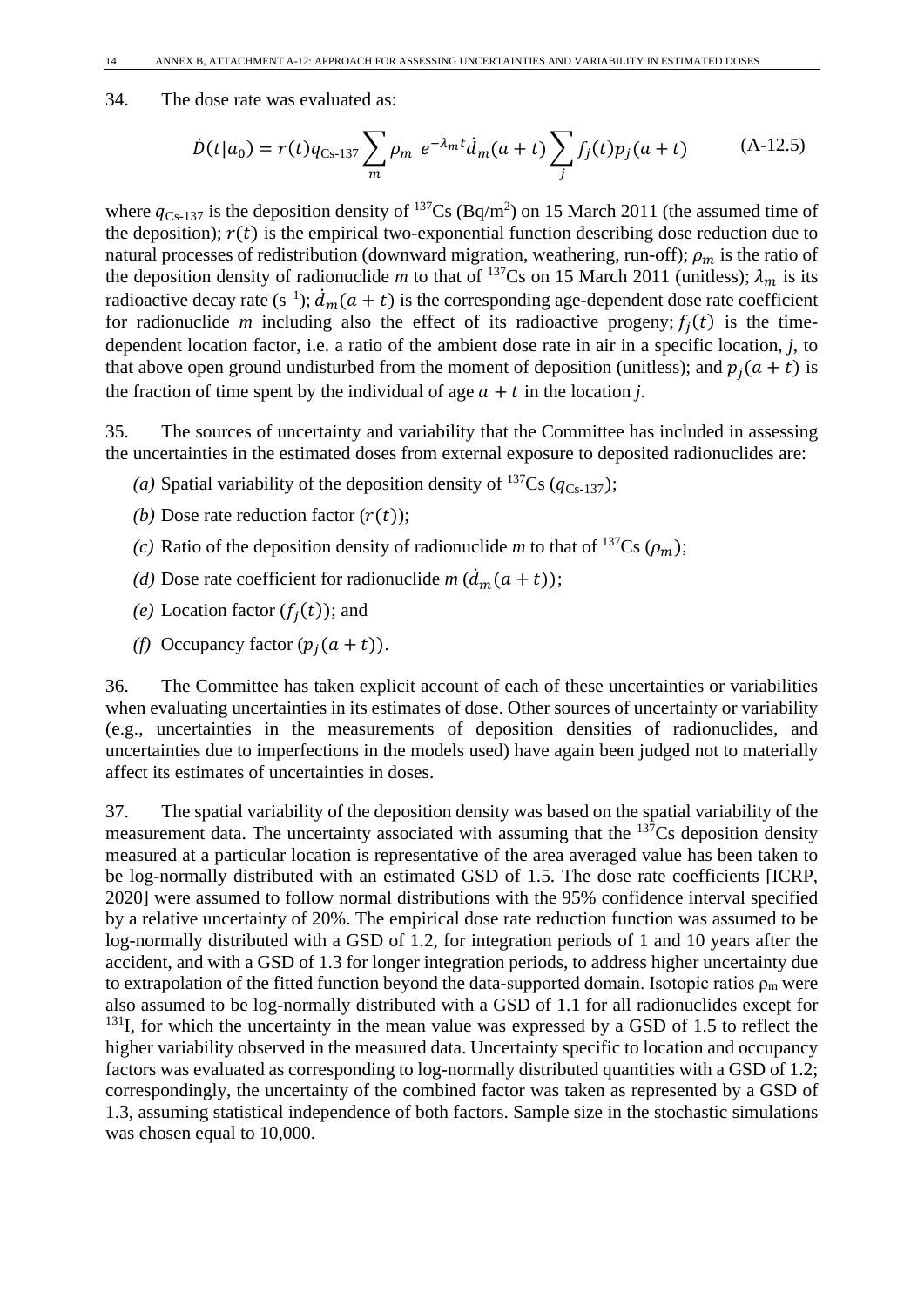38. This Monte Carlo technique was applied to generate PDFs for different ages, types of occupancy and periods of exposure. The main statistical properties of the generated PDFs for the cumulative external doses from deposited radionuclides are summarized in table A-12.1. Specifically, the ratios of the estimated geometric mean (GM) and 5th and 95th percentiles to the corresponding arithmetic mean (AM) of a generated distribution were calculated. These ratios for different population groups were found to be very similar, so only the group-averaged values are shown in table A-12.1.

| Table A-12.1. Statistical characteristics of the uncertainty PDFs, expressed as a ratio to the |  |  |  |  |  |
|------------------------------------------------------------------------------------------------|--|--|--|--|--|
| corresponding arithmetic mean, associated with estimates of cumulative external doses from     |  |  |  |  |  |
| deposited radionuclides                                                                        |  |  |  |  |  |

| <i>Exposure period</i> | 5th percentile | GМ   | AM | 95th percentile |  |
|------------------------|----------------|------|----|-----------------|--|
| year                   | 0.54           | 0.94 |    | l.66            |  |
| 10 years               | 0.54           | 0.94 |    | 1.66            |  |
| Lifetime               | 0.49           | 0.93 |    | 1.76            |  |

### **D. Assessment of uncertainties and variability in dose from ingestion**

39. The assessment of uncertainties and variability in doses from ingestion is based to a large extent on Murakami and Oki [Murakami and Oki, 2014]. In this study variations in individual ingestion doses to adults in the first year were estimated by Monte Carlo simulations, which took account of:

- *(a)* Variability in radionuclide concentrations in drinking water;
- *(b)* Uncertainty in the daily consumption of drinking water;
- *(c)* Variability in radionuclide concentrations in foods; and
- *(d)* Uncertainty in the daily consumption of each foodstuff.

40. Other sources of uncertainty considered, but not explicitly assessed, by Murakami and Oki included the treatment of measurements that were below the minimum detection limits and differences in individual behaviours. They compared their results with the results of marketbasket and duplicate diet studies to validate their approaches, and also estimated doses for a more conservative scenario regarding the source of some foods, but estimated doses for this scenario were not included in the percentile intervals adopted by the Committee.

41. Murakami and Oki [Murakami and Oki, 2014] assumed the uncertainties in the daily consumption of drinking water and in the daily consumption of each foodstuff were log-normally distributed, based on the results of surveys and other research; variabilities in radionuclide concentrations were based on measurement data. The Committee has used the uncertainties estimated by Murakami and Oki (table 2 in [Murakami and Oki, 2014],) together with expert judgement to derive percentile intervals  $(5-95%)$  for doses from ingestion (of <sup>131</sup>I, <sup>134</sup>Cs and  $137Cs$ ). These were conservatively estimated to be 0.3 and 3.0 times the average doses. This is equivalent to a geometric standard deviation of about 1.9. For doses from ingestion of drinking water to evacuees prior to their evacuation, smaller uncertainty ranges were assumed (a ratio of 1.7 between 95% and average values), equivalent to a geometric standard deviation of about 1.4. Given the relatively small contribution of ingestion doses to the total doses, the Committee considers that applying these assumptions to all doses from foodstuffs is justified.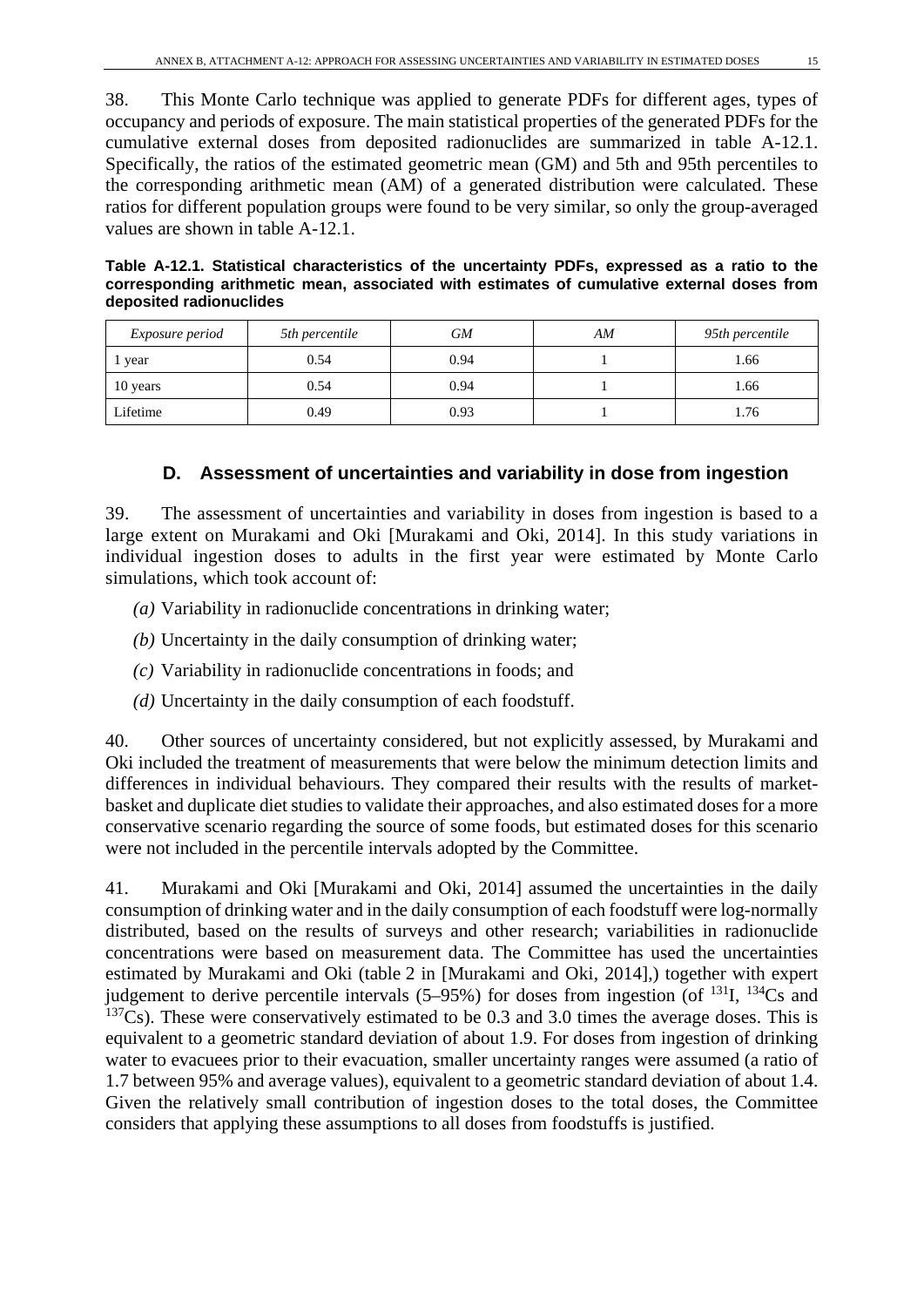#### **E. Combination of doses from different exposure pathways**

42. As indicated in section I, the doses to members of the public from each of the exposure pathways described above have been combined to estimate total doses in the population groups considered (groups of evacuees according to each evacuation scenario, residents of municipalities in Fukushima Prefecture and four neighbouring prefectures, residents of prefectures in all other prefectures) by applying a Monte Carlo approach to generate samples of individual doses from each pathway separately and then adding up the sampled doses to give a sample of total dose (assuming statistical independence between the various pathways). The main statistical properties (e.g., mean, median, 95% coverage interval) were then derived from the resulting distributions of total doses. These statistical properties are presented in detail for each population group in attachments A-13 to A-19.

43. A Monte Carlo approach has similarly been applied to estimate the distribution (and statistical properties) of the average dose in each population group. These distributions of the average doses have been used, inter alia, for the purposes of the power calculations used to assess the health implications of the exposures (see attachment A-23 for further details).